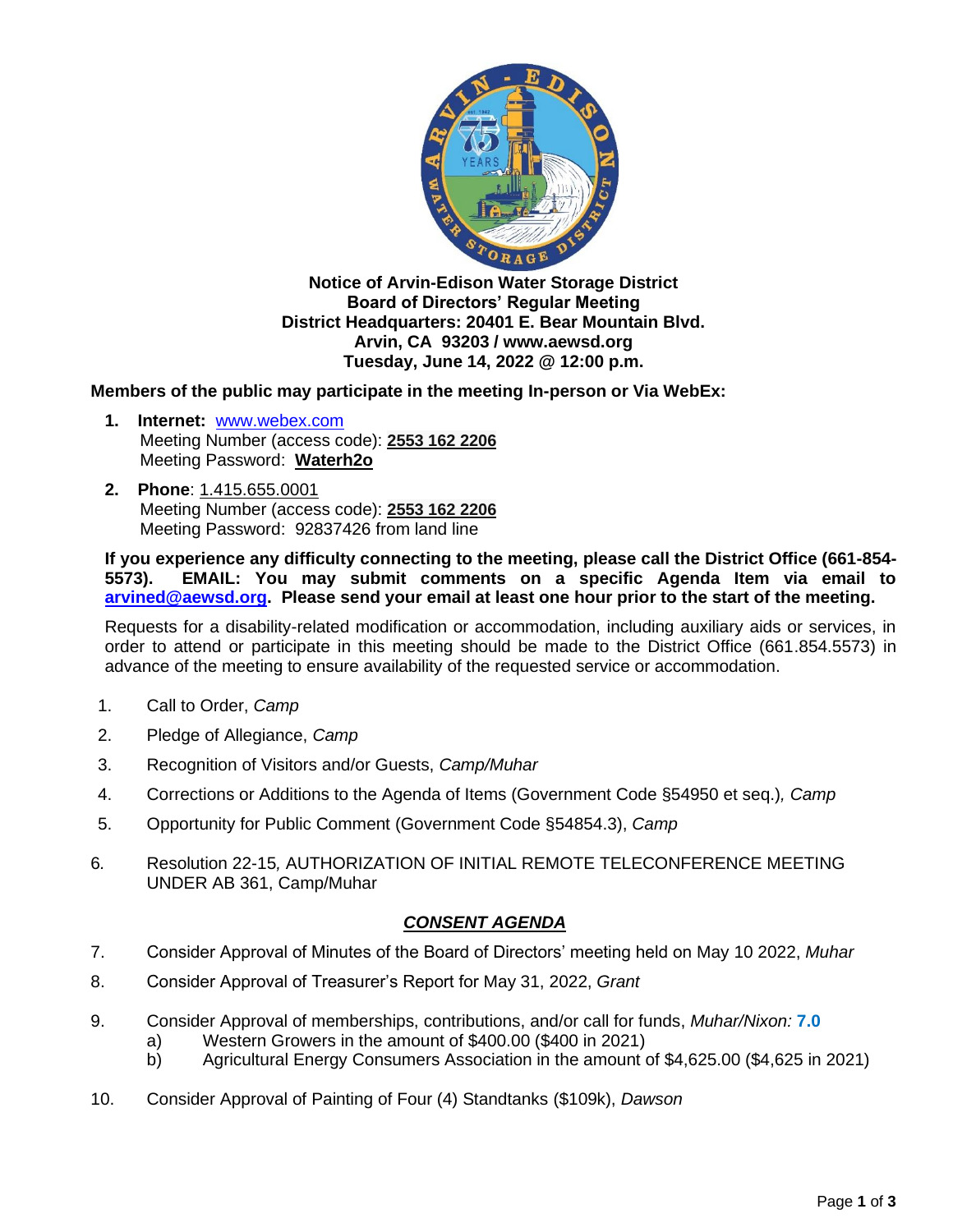## **ACTION ITEMS**

- 11. Resolution No. 22-16, ORDERING PAYMENT OF ACCOUNTS AND CLAIMS (May 2022), *Grant*
- 12. Consider Approval of the First Amendment of the Memorandum of Understanding between Arvin-Edison Water Storage District and Arvin Community Services District for Implementation of the Sustainable Groundwater Management Act within Arvin-Edison Water Storage District, *Muhar* **1.3.2**
- 13. Consider Approval of Memorandum of Agreement between Arvin Community Services District, Arvin-Edison Water Storage District, Tejon-Castac Water District, and Wheeler Ridge-Maricopa Water Storage District for South of Kern River Groundwater Sustainability Plan, *Muhar* **1.3.3**
- 14. Consider Approval of Draft South of Kern River Groundwater Sustainability Plan for Public Comment, *Muhar/Dutton* **1.3.2**

## **REPORT ITEMS**

- 15. Friant Division and Friant Water Authority:
	- a) Friant-Kern Canal Subsidence, *Camp*/*Muhar* **1.5.1**
	- b) Friant-Kern Canal Water Quality, *Camp/Giumarra/Muhar* **2.1.1**
	- c) Miscellaneous, *Camp/Muhar*
- 16. Agency/Authority/Committee Reports:
	- a) Kern Groundwater Authority, *Yurosek/Muhar* **1.3.2**
	- b) South of Kern River, *Yurosek/Muhar* **1.3.2**
	- c) White Wolf GSA, *Martinez/Giumarra/Muhar* **1.3.2**
- 17. Staff Reports:
	- a) District Operations (May 2022), *Muhar*
	- b) Water Supply and Prorate Update, *Nixon*
	- c) Groundwater Model Update, *Muhar/Dutton*
- 18. Correspondence, *Muhar* **7.0**
- 19. Matters of District Counsel, *Hughes*

## **CLOSED SESSION**

- 20. Pending and Existing Litigation (Government Code §54956.9, subdivisions (a), (d)(1), (d)(2) and  $(d)(4)$ :
	- a) *Potential Litigation (Two Items), Bezdek/Muhar* **1.5.1/2.1.1**
	- b) *Arvin-Edison WSD v. J.R. Simplot, et. al* (123TCP), *Kuney/Robins/Muhar* **2.1.2**
	- c) *Arvin-Edison WSD v. Porterville ID, et al (FKC Issues), Adams/Muhar* **1.5.1**
	- d) *PG&E WDT3 Rate Case, ER20-2878, Nixon/McCarty/McLaughlin* **6.1**
	- e) *NRDC vs. Conant, et al.* (SJRRP), *Kuney* **1.4**
	- f) *Appeal of Regional Board General Order for Third Party Groups for Tulare Lake Basin (Resol # R5-2013-0120) to State Water Resources Control Board (Irrigated Lands Program), Hughes*
	- g) *City of Fresno, et al v. USA, Court of Federal Claims, Kuney* **1.3.1**
	- h) *The California Natural Resources Agency, et al., v. Wilbur Ross, (Biological Opinions Intervention), Bezdek* **1.3.1**
	- i) *Rosedale-Rio Bravo Water Storage District et al. v. Kern County Water Agency et al. (Cross Valley Canal), Hughes/Muhar* **1.5.2**
- 21. Closed Session (Government Code §54957.6)
	- a) Conference with Labor Negotiator Employee Organization: International Union of Operating Engineers Local 501 Agency Negotiator(s): *Kowalski/Muhar/Nixon*
	- b) Employment: Engineering Technician